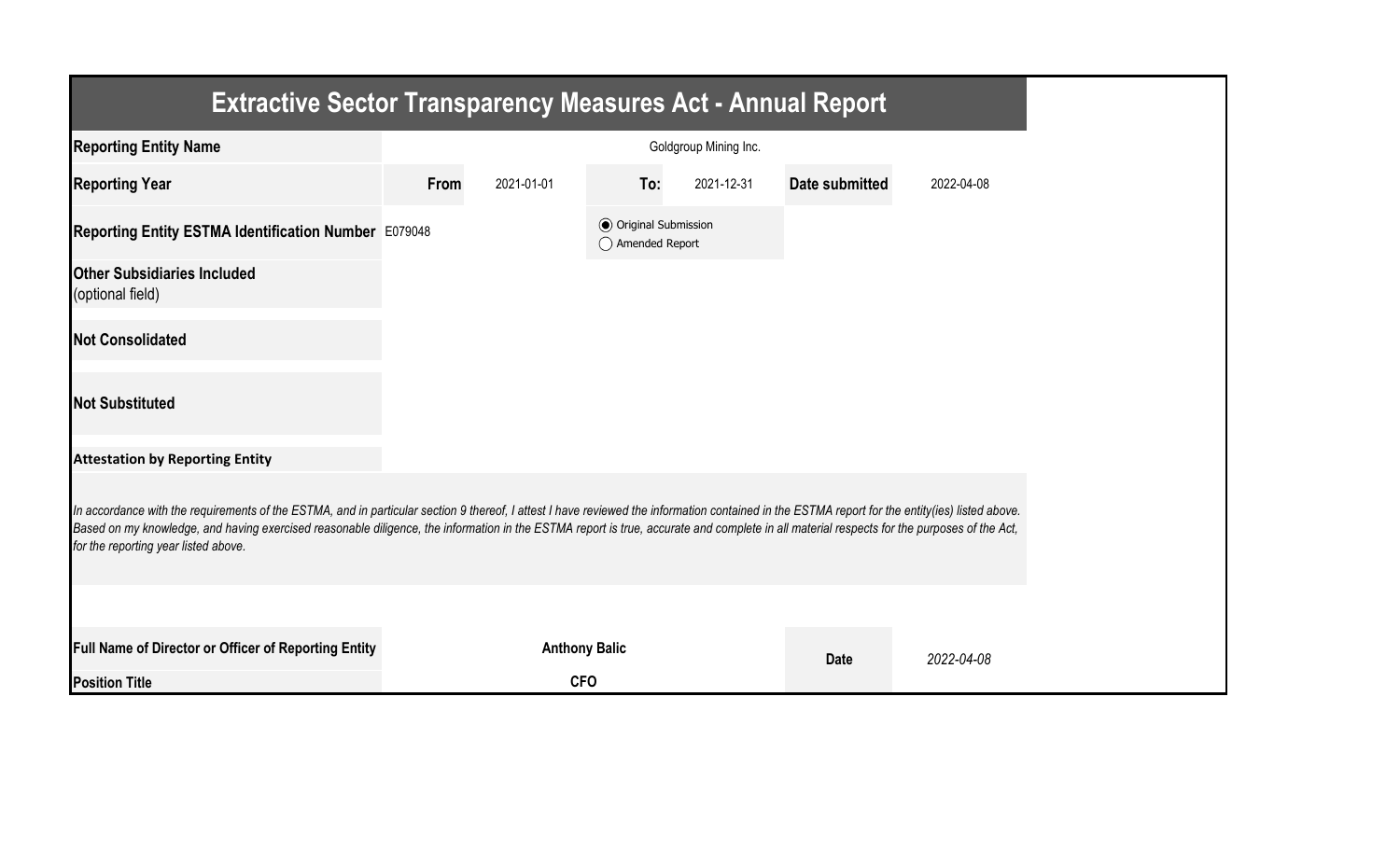|                               |                                          | Extractive Sector Transparency Measures Act - Annual Report |                                                                 |                       |              |            |                                                                |                                                                                                                                                              |                |                  |                                               |                               |              |
|-------------------------------|------------------------------------------|-------------------------------------------------------------|-----------------------------------------------------------------|-----------------------|--------------|------------|----------------------------------------------------------------|--------------------------------------------------------------------------------------------------------------------------------------------------------------|----------------|------------------|-----------------------------------------------|-------------------------------|--------------|
| <b>Reporting Year</b>         |                                          | From:                                                       | 2021-01-01                                                      |                       | To:          | 2021-12-31 |                                                                |                                                                                                                                                              |                |                  |                                               |                               |              |
| <b>Reporting Entity Name</b>  |                                          |                                                             |                                                                 | Goldgroup Mining Inc. |              |            |                                                                | Currency of the Report USD                                                                                                                                   |                |                  |                                               |                               |              |
| <b>Reporting Entity ESTMA</b> |                                          |                                                             |                                                                 | E079048               |              |            |                                                                |                                                                                                                                                              |                |                  |                                               |                               |              |
| <b>Identification Number</b>  |                                          |                                                             |                                                                 |                       |              |            |                                                                |                                                                                                                                                              |                |                  |                                               |                               |              |
|                               | <b>Subsidiary Reporting Entities (if</b> |                                                             |                                                                 |                       |              |            |                                                                |                                                                                                                                                              |                |                  |                                               |                               |              |
| necessary)                    |                                          |                                                             |                                                                 |                       |              |            |                                                                |                                                                                                                                                              |                |                  |                                               |                               |              |
|                               |                                          | <b>Payments by Payee</b>                                    |                                                                 |                       |              |            |                                                                |                                                                                                                                                              |                |                  |                                               |                               |              |
|                               | Country                                  | Payee Name <sup>1</sup>                                     | Departments, Agency, etc within Payee that Received<br>Payments |                       | <b>Taxes</b> | Royalties  | Fees                                                           | <b>Production Entitlements</b>                                                                                                                               | <b>Bonuses</b> | <b>Dividends</b> | Infrastructure<br><b>Improvement Payments</b> | Total Amount paid to<br>Payee | <b>Notes</b> |
|                               | Mexico                                   | <b>Government of Mexico</b>                                 | Ministry of Economy                                             |                       |              |            | 121,107                                                        |                                                                                                                                                              |                |                  |                                               | 121,107                       |              |
|                               | Mexico                                   | <b>Government of Mexico</b>                                 | <b>General Treasury</b>                                         |                       | 10,676       |            |                                                                |                                                                                                                                                              |                |                  |                                               | 10,676                        |              |
|                               | Mexico                                   | <b>Government of Mexico</b>                                 | Ministry of Environment and Natural Resources                   |                       |              |            | 4,008                                                          |                                                                                                                                                              |                |                  |                                               | 4,008                         |              |
|                               | Mexico                                   | <b>Government of Mexico</b>                                 | Ministry of National Defense                                    |                       |              |            | 1,932                                                          |                                                                                                                                                              |                |                  |                                               | 1,932                         |              |
|                               |                                          |                                                             |                                                                 |                       |              |            |                                                                |                                                                                                                                                              |                |                  |                                               |                               |              |
|                               |                                          |                                                             |                                                                 |                       |              |            |                                                                |                                                                                                                                                              |                |                  |                                               |                               |              |
|                               |                                          |                                                             |                                                                 |                       |              |            |                                                                |                                                                                                                                                              |                |                  |                                               |                               |              |
|                               |                                          |                                                             |                                                                 |                       |              |            |                                                                |                                                                                                                                                              |                |                  |                                               |                               |              |
|                               |                                          |                                                             |                                                                 |                       |              |            |                                                                |                                                                                                                                                              |                |                  |                                               |                               |              |
|                               |                                          |                                                             |                                                                 |                       |              |            |                                                                |                                                                                                                                                              |                |                  |                                               |                               |              |
|                               |                                          |                                                             |                                                                 |                       |              |            |                                                                |                                                                                                                                                              |                |                  |                                               |                               |              |
|                               |                                          |                                                             |                                                                 |                       |              |            |                                                                |                                                                                                                                                              |                |                  |                                               |                               |              |
|                               |                                          |                                                             |                                                                 |                       |              |            |                                                                |                                                                                                                                                              |                |                  |                                               |                               |              |
|                               |                                          |                                                             |                                                                 |                       |              |            |                                                                |                                                                                                                                                              |                |                  |                                               |                               |              |
|                               |                                          |                                                             |                                                                 |                       |              |            |                                                                |                                                                                                                                                              |                |                  |                                               |                               |              |
|                               |                                          |                                                             |                                                                 |                       |              |            |                                                                |                                                                                                                                                              |                |                  |                                               |                               |              |
|                               |                                          |                                                             |                                                                 |                       |              |            |                                                                |                                                                                                                                                              |                |                  |                                               |                               |              |
|                               |                                          |                                                             |                                                                 |                       |              |            |                                                                |                                                                                                                                                              |                |                  |                                               |                               |              |
|                               |                                          |                                                             |                                                                 |                       |              |            |                                                                |                                                                                                                                                              |                |                  |                                               |                               |              |
|                               |                                          |                                                             |                                                                 |                       |              |            |                                                                |                                                                                                                                                              |                |                  |                                               |                               |              |
|                               |                                          |                                                             |                                                                 |                       |              |            |                                                                |                                                                                                                                                              |                |                  |                                               |                               |              |
|                               |                                          |                                                             |                                                                 |                       |              |            |                                                                |                                                                                                                                                              |                |                  |                                               |                               |              |
|                               |                                          |                                                             |                                                                 |                       |              |            |                                                                |                                                                                                                                                              |                |                  |                                               |                               |              |
|                               |                                          |                                                             |                                                                 |                       |              |            |                                                                |                                                                                                                                                              |                |                  |                                               |                               |              |
|                               |                                          |                                                             |                                                                 |                       |              |            |                                                                |                                                                                                                                                              |                |                  |                                               |                               |              |
|                               |                                          |                                                             |                                                                 |                       |              |            |                                                                |                                                                                                                                                              |                |                  |                                               |                               |              |
| <b>Additional Notes:</b>      |                                          |                                                             |                                                                 |                       |              |            | General Treasury payment was to the Tesoreria de la Federacion | Amounts were paid in Mexican Pesos and translated to USD at the exchange rate of Peso \$1 to \$0.049301 USD which is the average exchange rate for the year. |                |                  |                                               |                               |              |